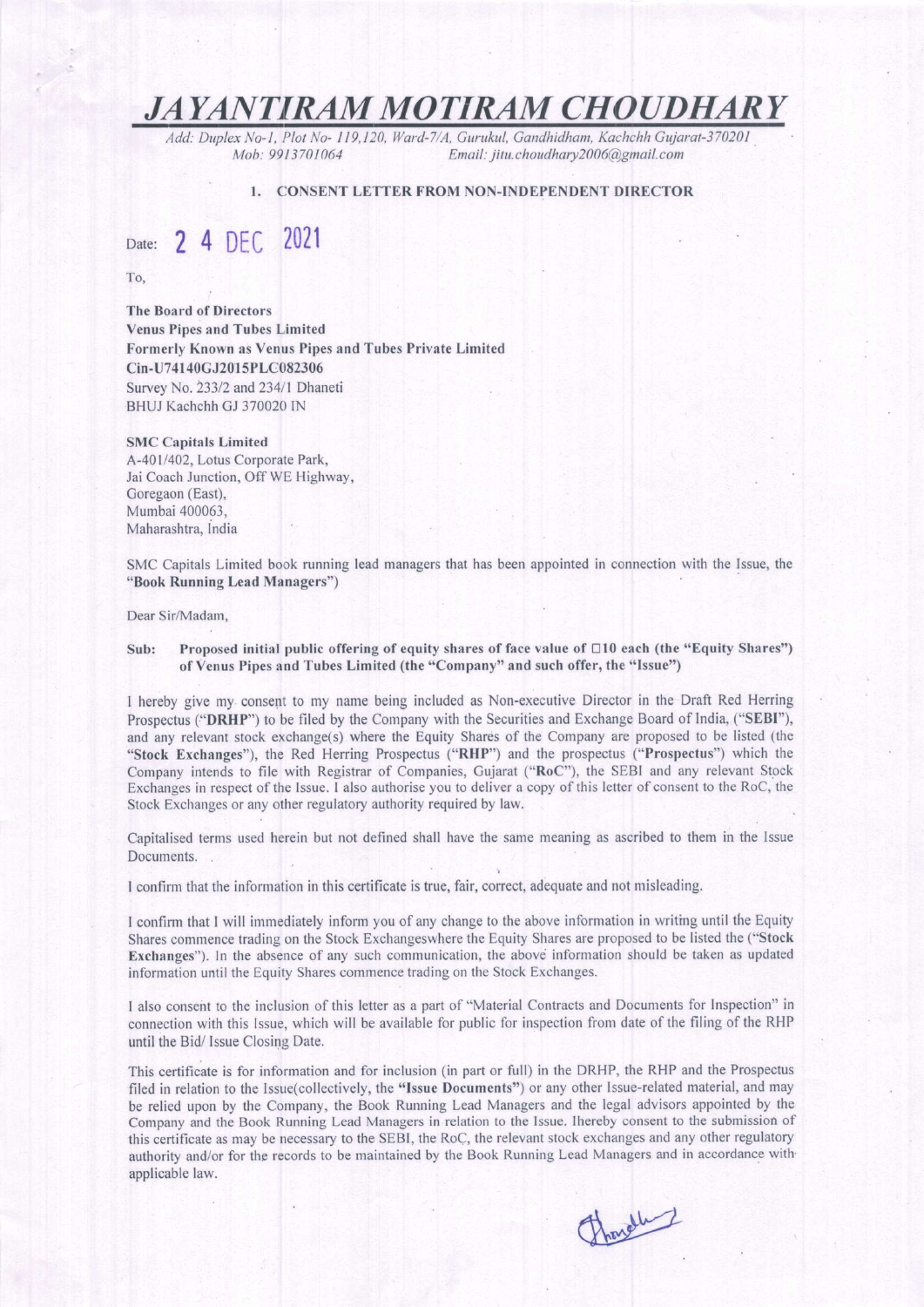**JAYANTIRAM MOTIRAM CHOUDHA**  $\boldsymbol{R} \boldsymbol{Y}$ 

Add: Duplex No-1, Plot No- 119,120, Ward-7/A, Gurukul, Gandhidham, Kachchh Gujarat-370201 Email: jitu.choudhary2006@gmail.com Mob: 9913701064

A copy of my PAN Card is attached herewith in Annexure A.

Sincerely,

Ohoelling

[Director] Name: JAYANTIRAM MOTIRAM CHOUDHARY Designation: Non-executive Director

Cc:

## **Legal Counsel to the Issue**

### **L&L Partners**

(formerly Luthra and Luthra Law Offices) 20th Floor, Tower 2 Unit A2, One International Centre (formerly Indiabulls Finance Centre) Elphinstone Road Senapati Bapat Marg, Lower Parel Mumbai 400 013 Maharashtra, India